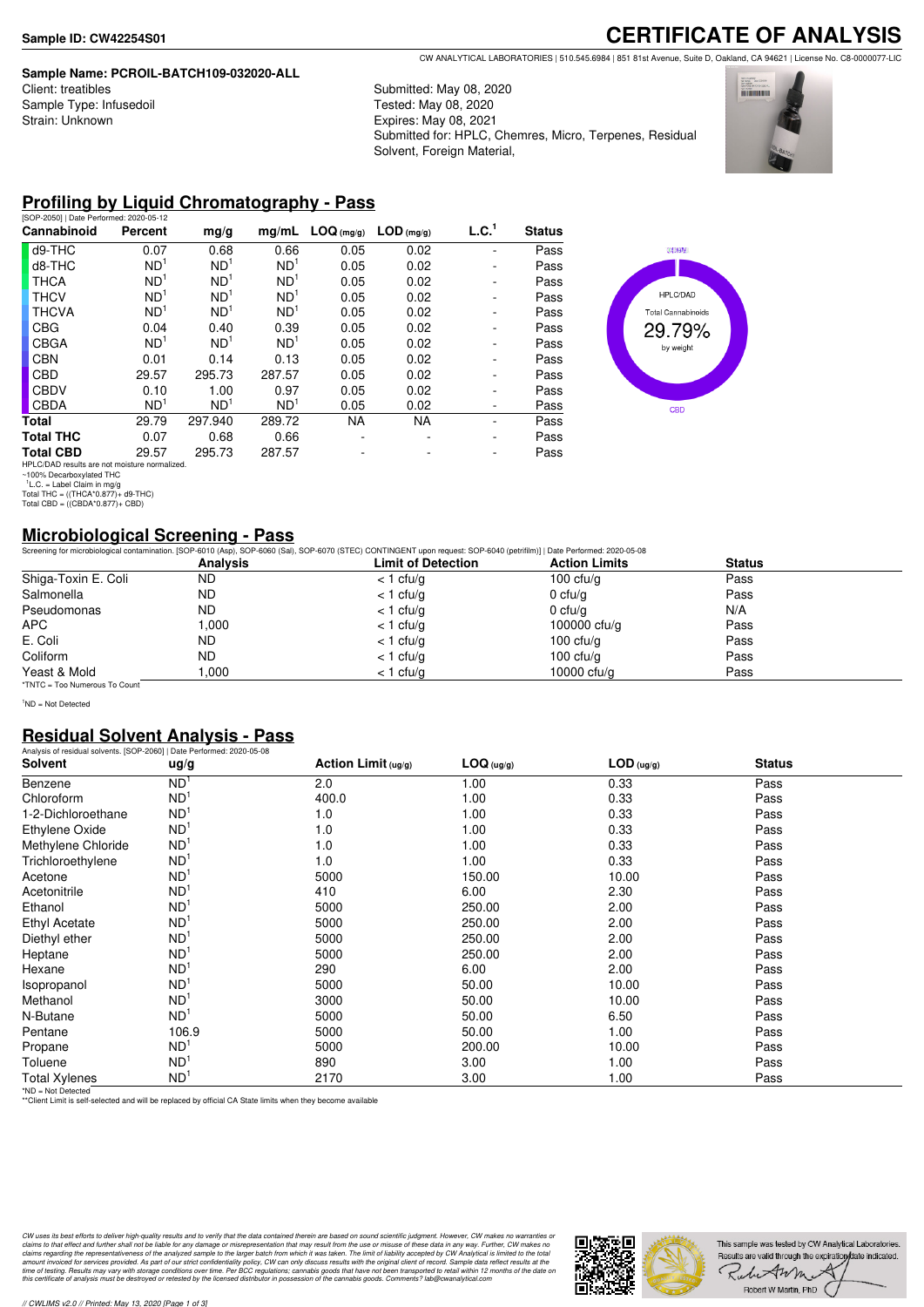#### **Sample Name: PCROIL-BATCH109-032020-ALL** Client: treatibles Sample Type: Infusedoil Strain: Unknown

**CERTIFICATE OF ANALYSIS** CW ANALYTICAL LABORATORIES | 510.545.6984 | 851 81st Avenue, Suite D, Oakland, CA 94621 | License No. C8-0000077-LIC

Submitted: May 08, 2020 Tested: May 08, 2020 Expires: May 08, 2021 Submitted for: HPLC, Chemres, Micro, Terpenes, Residual Solvent, Foreign Material,



### **Chemical Residue Screening - Pass**

| Targeted analysis of chemical residues. [SOP-2011 (GC), SOP-2012 (LC)]   Date Performed: 2020-05-11 |                 |      |      |                                                         |               |                    |                 |      |      |                                                |               |
|-----------------------------------------------------------------------------------------------------|-----------------|------|------|---------------------------------------------------------|---------------|--------------------|-----------------|------|------|------------------------------------------------|---------------|
|                                                                                                     | ug/g            |      |      | LOG (ug/g) LOD (ug/g) Action<br>Limit <sub>(ug/g)</sub> | <b>Status</b> |                    | ug/g            |      |      | LOG (ug/g) LOD (ug/g) Action<br>$Limit$ (ug/g) | <b>Status</b> |
| Abamectin                                                                                           | ND <sup>1</sup> | 0.04 | 0.02 | 0.5                                                     | Pass          | Fludioxonil        | ND <sup>1</sup> | 0.08 | 0.04 | 30.00                                          | Pass          |
| Acephate                                                                                            | ND <sup>1</sup> | 0.08 | 0.04 | 0.4                                                     | Pass          | Hexythiazox        | ND <sup>1</sup> | 0.04 | 0.02 | 1                                              | Pass          |
| Acequinocyl                                                                                         | ND <sup>1</sup> | 0.04 | 0.02 | $\overline{2}$                                          | Pass          | Imazalil           | ND <sup>1</sup> | 0.04 | 0.02 | 0.2                                            | Pass          |
| Acetamiprid                                                                                         | ND <sup>1</sup> | 0.02 | 0.01 | 0.2                                                     | Pass          | Imidacloprid       | ND <sup>1</sup> | 0.10 | 0.04 | 0.4                                            | Pass          |
| Aldicarb                                                                                            | ND <sup>1</sup> | 0.04 | 0.02 | 0.00                                                    | Pass          | Kresoxim-methyl    | ND <sup>1</sup> | 0.10 | 0.04 | 0.4                                            | Pass          |
| Azoxystrobin                                                                                        | ND <sup>1</sup> | 0.02 | 0.01 | 0.2                                                     | Pass          | Malathion          | ND <sup>1</sup> | 0.04 | 0.02 | 0.2                                            | Pass          |
| <b>Bifenazate</b>                                                                                   | ND <sup>1</sup> | 0.02 | 0.01 | 0.2                                                     | Pass          | Metalaxyl          | ND <sup>1</sup> | 0.04 | 0.02 | 0.2                                            | Pass          |
| <b>Bifenthrin</b>                                                                                   | ND <sup>1</sup> | 0.08 | 0.04 | 0.2                                                     | Pass          | Methiocarb         | ND <sup>1</sup> | 0.04 | 0.02 | 0.2                                            | Pass          |
| <b>Boscalid</b>                                                                                     | ND <sup>1</sup> | 0.04 | 0.02 | 0.4                                                     | Pass          | Methomyl           | ND <sup>1</sup> | 0.08 | 0.04 | 0.10                                           | Pass          |
| Captan                                                                                              | ND <sup>1</sup> | 0.04 | 0.02 | 5.00                                                    | Pass          | Mevinphos          | ND <sup>1</sup> | 0.08 | 0.04 | 0.00                                           | Pass          |
| Carbaryl                                                                                            | ND <sup>1</sup> | 0.04 | 0.02 | 0.2                                                     | Pass          | Myclobutanil       | ND <sup>1</sup> | 0.10 | 0.04 | 0.2                                            | Pass          |
| Carbofuran                                                                                          | ND <sup>1</sup> | 0.04 | 0.02 | 0.2                                                     | Pass          | Naled              | ND              | 0.02 | 0.01 | 0.50                                           | Pass          |
| Chlorantraniliprole                                                                                 | ND <sup>1</sup> | 0.08 | 0.04 | 0.2                                                     | Pass          | Oxamyl             | ND <sup>1</sup> | 0.04 | 0.02 | 0.20                                           | Pass          |
| Chlordane                                                                                           | ND <sup>1</sup> | 0.10 | 0.04 | 0.00                                                    | Pass          | Paclobutrazol      | ND <sup>1</sup> | 0.04 | 0.02 | 0.4                                            | Pass          |
| Chlorfenapyr                                                                                        | ND <sup>1</sup> | 0.10 | 0.04 | 0.00                                                    | Pass          | Parathion methyl   | ND <sup>1</sup> | 0.04 | 0.02 | 0.00                                           | Pass          |
| Chlorpyrifos                                                                                        | ND <sup>1</sup> | 0.08 | 0.04 | 0.2                                                     | Pass          | <b>PCNB</b>        | ND <sup>1</sup> | 0.02 | 0.01 | 0.20                                           | Pass          |
| Clofentezine                                                                                        | ND <sup>1</sup> | 0.02 | 0.01 | 0.2                                                     | Pass          | Permethrin         | ND <sup>1</sup> | 0.10 | 0.04 | 0.2                                            | Pass          |
| Coumaphos                                                                                           | ND <sup>1</sup> | 0.04 | 0.02 | 0.00                                                    | Pass          | Phosmet            | ND <sup>1</sup> | 0.04 | 0.02 | 0.2                                            | Pass          |
| Cyfluthrin                                                                                          | ND <sup>1</sup> | 0.10 | 0.04 | 1.00                                                    | Pass          | Piperonyl butoxide | ND <sup>1</sup> | 0.10 | 0.04 | $\overline{c}$                                 | Pass          |
| Cypermethrin                                                                                        | ND <sup>1</sup> | 0.10 | 0.04 | 1.00                                                    | Pass          | Prallethrin        | ND <sup>1</sup> | 0.10 | 0.04 | 0.2                                            | Pass          |
| Daminozide                                                                                          | ND <sup>1</sup> | 0.08 | 0.04 | 1                                                       | Pass          | Propiconazole      | ND <sup>1</sup> | 0.08 | 0.04 | 0.4                                            | Pass          |
| Diazinon                                                                                            | ND <sup>1</sup> | 0.02 | 0.01 | 0.2                                                     | Pass          | Propoxur           | ND <sup>1</sup> | 0.02 | 0.01 | 0.2                                            | Pass          |
| <b>Dichlorvos</b>                                                                                   | ND <sup>1</sup> | 0.01 | 0.01 | $\mathbf{1}$                                            | Pass          | Pyrethrin          | ND <sup>1</sup> | 0.04 | 0.01 | 1                                              | Pass          |
| Dimethoate                                                                                          | ND <sup>1</sup> | 0.04 | 0.02 | 0.2                                                     | Pass          | Pyridaben          | ND              | 0.04 | 0.02 | 0.2                                            | Pass          |
| Dimethomorph                                                                                        | ND <sup>1</sup> | 0.04 | 0.02 | 20.00                                                   | Pass          | Spinetoram         | ND <sup>1</sup> | 0.08 | 0.04 | 3.00                                           | Pass          |
| Ethoprophos                                                                                         | ND <sup>1</sup> | 0.02 | 0.01 | 0.2                                                     | Pass          | Spinosad           | ND <sup>1</sup> | 0.04 | 0.02 | 3.00                                           | Pass          |
| Etofenprox                                                                                          | ND <sup>1</sup> | 0.04 | 0.02 | 0.4                                                     | Pass          | Spiromesifen       | ND <sup>1</sup> | 0.08 | 0.04 | 0.2                                            | Pass          |
| Etoxazole                                                                                           | ND <sup>1</sup> | 0.04 | 0.02 | 0.2                                                     | Pass          | Spirotetramat      | ND <sup>1</sup> | 0.04 | 0.02 | 0.2                                            | Pass          |
| Fenhexamid                                                                                          | ND <sup>1</sup> | 0.08 | 0.04 | 10.00                                                   | Pass          | Spiroxamine        | ND <sup>1</sup> | 0.04 | 0.02 | 0.4                                            | Pass          |
| Fenoxycarb                                                                                          | ND <sup>1</sup> | 0.04 | 0.02 | 0.2                                                     | Pass          | Tebuconazole       | ND <sup>1</sup> | 0.08 | 0.04 | 0.4                                            | Pass          |
| Fenpyroximate                                                                                       | ND <sup>1</sup> | 0.08 | 0.04 | 0.4                                                     | Pass          | Thiacloprid        | ND <sup>1</sup> | 0.04 | 0.02 | 0.2                                            | Pass          |
| Fipronil                                                                                            | ND <sup>1</sup> | 0.08 | 0.04 | 0.00                                                    | Pass          | Thiamethoxam       | ND <sup>1</sup> | 0.04 | 0.02 | 0.2                                            | Pass          |
| Flonicamid                                                                                          | ND <sup>1</sup> | 0.04 | 0.02 | 0.20                                                    | Pass          | Trifloxystrobin    | ND <sup>1</sup> | 0.01 | 0.01 | 0.2                                            | Pass          |

\*ND = Not Detected NT = Not Tested

## **Heavy Metals Profiling - Pass**

| Analysis of Heavy Metals. [SOP-2020]   Date Performed: 2020-05-11 |               |           |           |                       |               |  |
|-------------------------------------------------------------------|---------------|-----------|-----------|-----------------------|---------------|--|
|                                                                   | $\frac{u}{g}$ | LOG(ug/g) | LOD(uq/q) | Action Limit $(uq/q)$ | <b>Status</b> |  |
| Cadmium                                                           | <b>ND</b>     | 0.04      | 0.01      | 0.5                   | Pass          |  |
| Lead                                                              | ND            | 0.04      | 0.01      | 0.5                   | Pass          |  |
| Arsenic                                                           | ND            | 0.07      | 0.02      | ט. ו                  | Pass          |  |
| Mercury                                                           | <b>ND</b>     | 0.05      | 0.02      | 3.0                   | Pass          |  |
| $1ND = Not detected$                                              |               |           |           |                       |               |  |

#### **Water Activity -**

| .                                                                 |  |
|-------------------------------------------------------------------|--|
|                                                                   |  |
| Analysis to determine water activity [SOP-4070]   Date Performed: |  |
|                                                                   |  |

| V |  |  |  |
|---|--|--|--|

**Foreign Material Analysis - Pass**

Analysis to determine whether foreign material is present [SOP-2020] | Date Performed: 2020-05-08 **Analysis Status** Product within acceptable limits for all foreign material criteria. Pass

CW uses its best efforts to deliver high-quality results and to verify that the data contained therein are based on sound scientific judgment. However, CW makes no warranties or<br>claims to that effect and turther shall not



Action Limit (Aw) Status